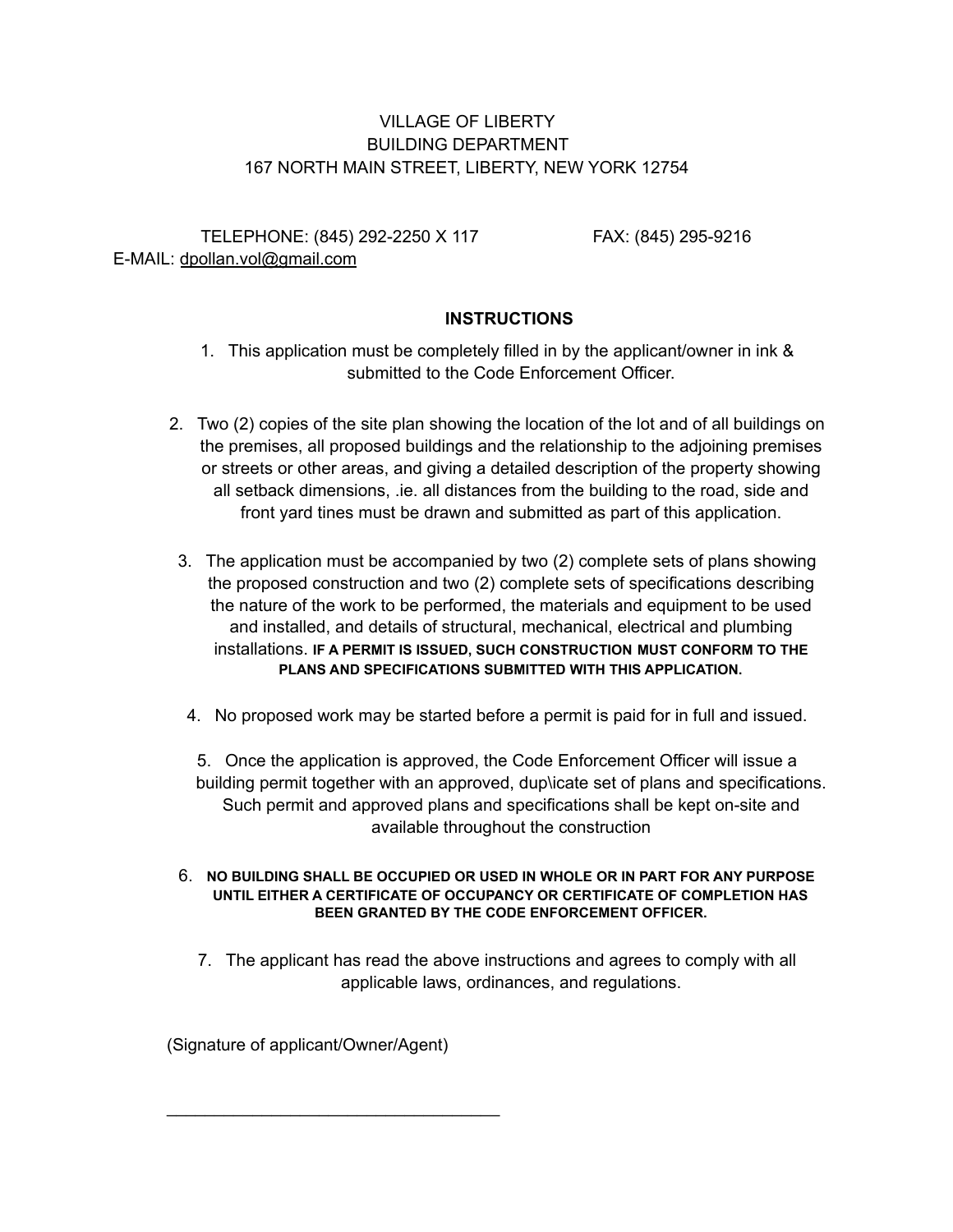1. Location of land on which proposed work will be done:

|            | Tax Map Section__________________Block___________________NumberLot/s Number____________                          |                                             |      |       |        |  |
|------------|------------------------------------------------------------------------------------------------------------------|---------------------------------------------|------|-------|--------|--|
|            |                                                                                                                  |                                             |      |       |        |  |
|            |                                                                                                                  |                                             |      |       |        |  |
|            |                                                                                                                  |                                             |      |       |        |  |
|            |                                                                                                                  |                                             |      |       |        |  |
| 2.         | State existing use and occupancy of the premises and the intended use and occupancy of proposed<br>construction: |                                             |      |       |        |  |
|            |                                                                                                                  |                                             |      |       |        |  |
|            |                                                                                                                  | b. Intended use and occupancy:              |      |       |        |  |
| occupancy) | (Note: Be specific, Permit & Certificate of Occupancy will be issued and limited to stated use and               |                                             |      |       |        |  |
|            |                                                                                                                  |                                             |      |       |        |  |
|            | 3. Nature of work (check the box indicating which is applicable)                                                 |                                             |      |       |        |  |
|            | a. () New Building () Addition to existing building () Alteration to an existing building                        |                                             |      |       |        |  |
|            | () Repair                                                                                                        | () Replacement () Renewal                   |      |       |        |  |
|            | () Demolition () Manufactured Home () Other                                                                      |                                             |      |       |        |  |
|            | b. A number of Stories _______Number of Families _________Heating Plant ________                                 |                                             |      |       |        |  |
|            | Number of Bedrooms ___________Number of Bathrooms _____________Number of Toilets______                           |                                             |      |       |        |  |
|            |                                                                                                                  | C. Detailed description of work to be done: |      |       |        |  |
|            |                                                                                                                  |                                             |      |       |        |  |
|            | 4. If residential dwelling: number of dwelling units _______ number of dwelling units on each floor_             |                                             |      |       |        |  |
|            | 5. If a garage, number of cars                                                                                   |                                             |      |       |        |  |
|            | 6. If a business, commercial or mixed occupancy, specific nature and extent of each type of use                  |                                             |      |       |        |  |
|            | 7. Dinænsions of existing structures, if any;                                                                    |                                             |      |       |        |  |
|            |                                                                                                                  | Front                                       | Rear | Depth | Height |  |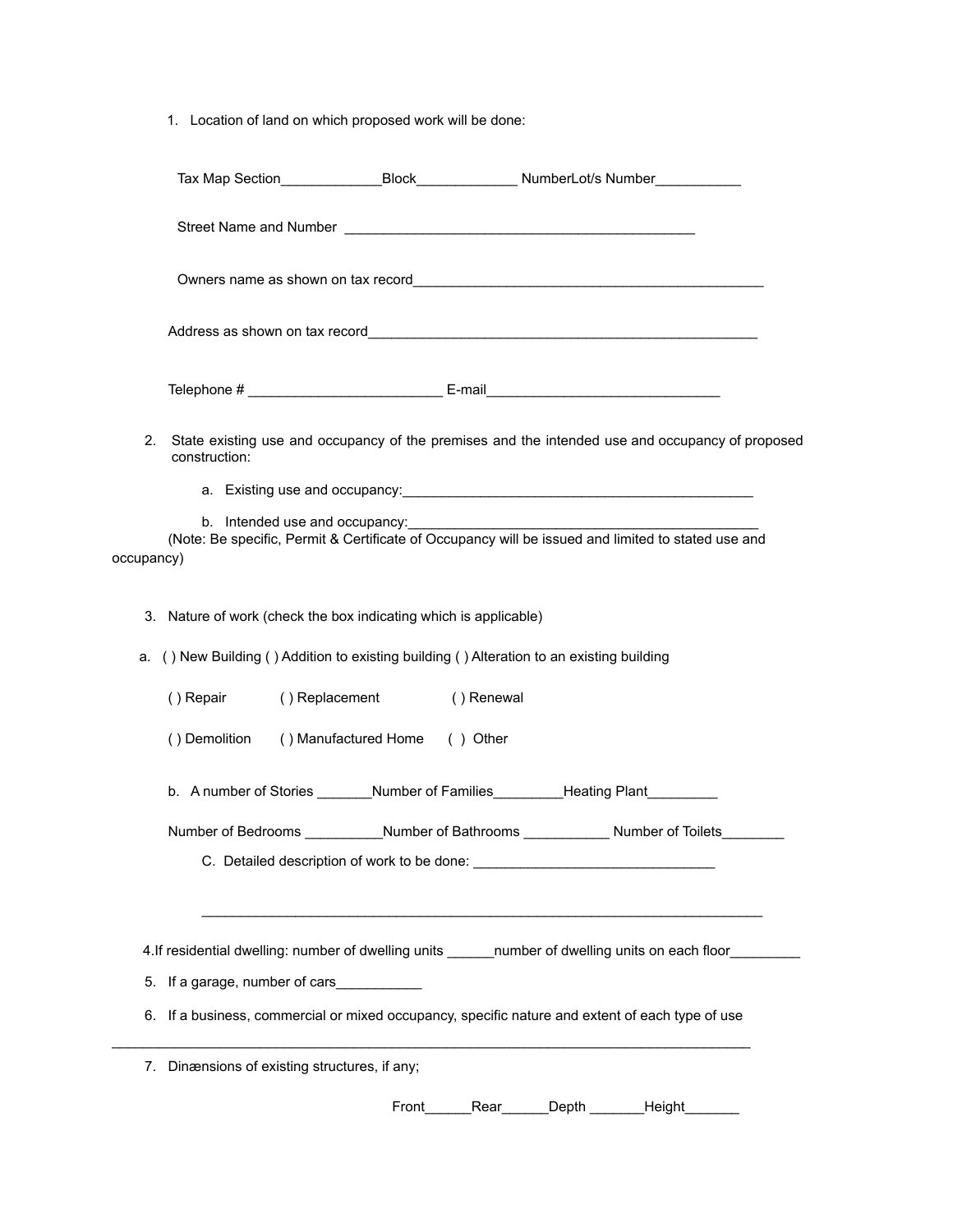Sketch exterior walls of existing buildings, showing all dimensions. (Do not include proposed construction)

8. Dimensions of same structure with alterations or additions:

Number of Stories\_\_\_\_\_\_\_\_\_\_\_\_\_ Front Height\_\_\_\_\_\_\_\_\_\_\_\_\_\_\_\_

9. Square footage of present structure\_\_\_\_\_\_\_\_\_\_\_\_\_\_\_\_\_\_\_\_\_\_\_\_

10. Square footage of proposed work\_\_\_\_\_\_\_\_\_\_\_\_\_\_\_\_\_\_\_\_\_\_\_\_\_\_\_\_

Il. Size of lot: Front\_\_\_\_\_\_\_\_\_\_\_\_\_ Rear\_\_\_\_\_\_\_\_\_\_\_\_ Depth\_\_\_\_\_\_\_\_\_\_\_\_ Square footage of Lot\_\_\_\_\_\_\_\_\_\_\_\_\_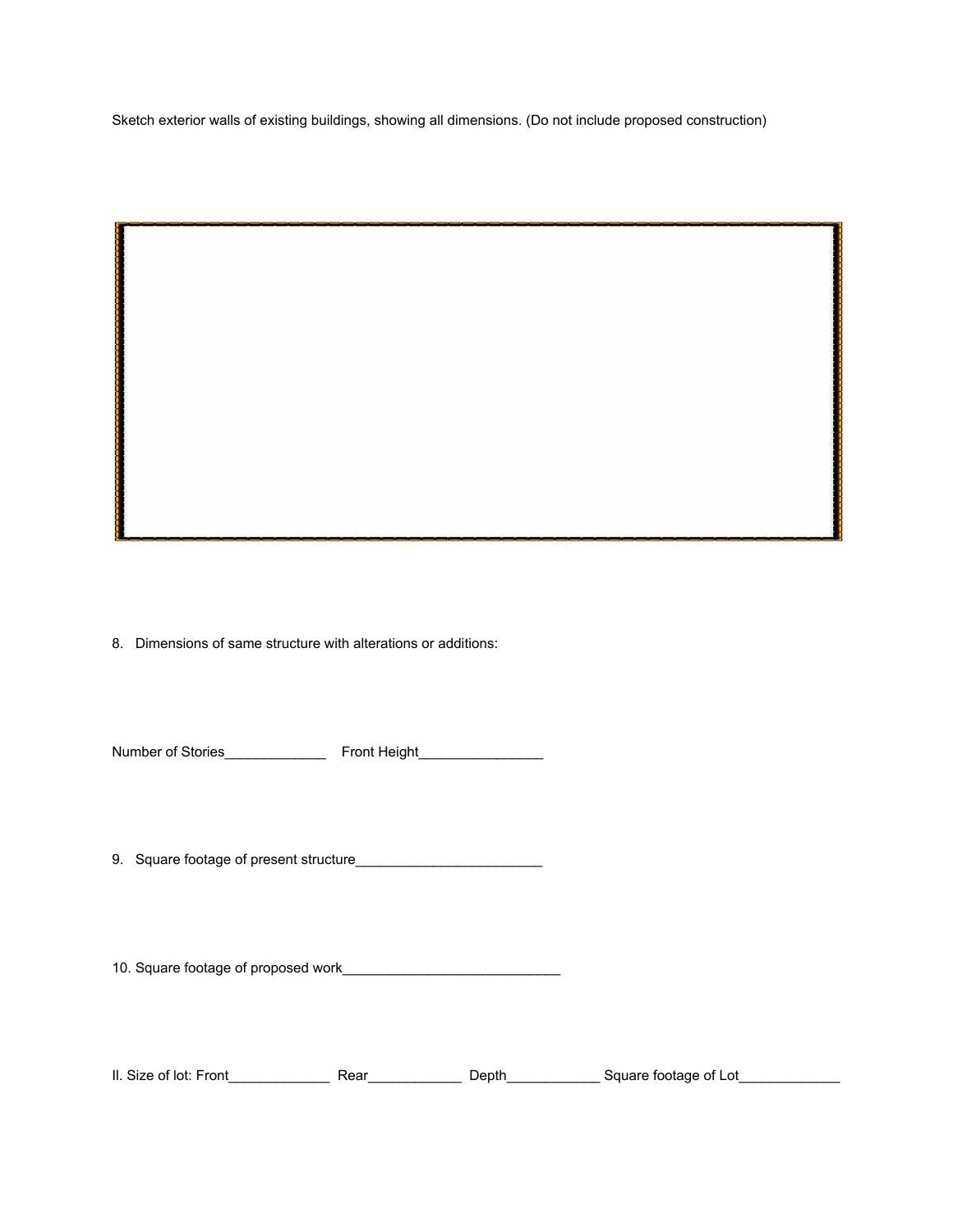12.PLOT DIAGRAM: Locate clearly and distinctly all buildings; whether existing or proposed and indicate all setback dimensions, i.e. all dimensions from the building to the rear, side, and front yard lines. Show distances of all buildings from one another. Show location of streets, roads, and easements. Give lot and block numbers or description according to the deed, and show street names and indicate whether interior or corner lot. Do not show the floor plan or construction details here.

13.a. Is the proposed work located in a floodplain? YES\_\_\_\_\_\_ NO\_\_\_\_\_\_\_

b. Is the proposed work located in a floodway? YES\_\_\_\_\_\_\_\_ NO\_\_\_\_\_\_\_\_\_

14.Are there any zoning or code violations against the property? YES \_\_\_\_\_\_\_\_\_\_\_ (If yes, list violations)

15.Name of Insurance Carrier\_\_\_\_\_\_\_\_\_\_\_\_\_\_\_\_\_\_\_\_\_\_\_\_\_\_\_Policy No.\_\_\_\_\_\_\_\_\_\_\_\_\_\_\_\_\_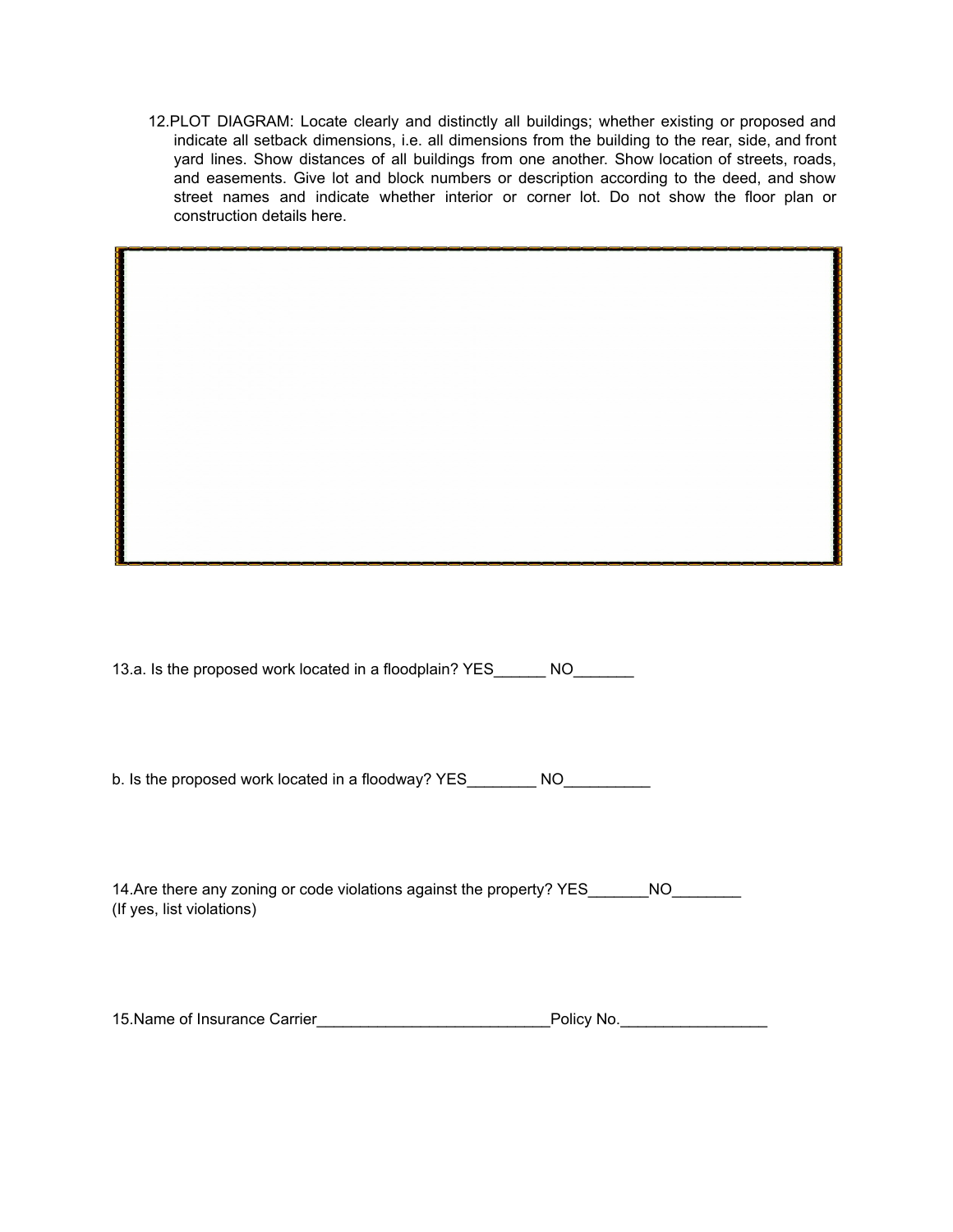|                                     | 18. Name of Electrician _______________________________License _________________                                |  |
|-------------------------------------|-----------------------------------------------------------------------------------------------------------------|--|
|                                     |                                                                                                                 |  |
|                                     | ALL ELECTRICAL WORK MUST BE INSPECTED BY, AND A CERTIFICATE OF APPROVAL                                         |  |
|                                     | OBTAINED FROM THE NEW YORK BOARD OF FIRE UNDERWRITERS OR OTHER APPROVED                                         |  |
| AGENCY OR ORGANIZATION.             |                                                                                                                 |  |
|                                     | <b>ADDITIONAL REQUIRED INFORMATION FOR MANUFACTURED HOMES</b>                                                   |  |
|                                     |                                                                                                                 |  |
|                                     | 19. Name of Manufactured Home installer experience and a series of the control of the control of the control of |  |
|                                     |                                                                                                                 |  |
|                                     |                                                                                                                 |  |
|                                     |                                                                                                                 |  |
|                                     | 20. Nahe of Manufactured Home Retailer                                                                          |  |
| 21. Estimated cost of construction: |                                                                                                                 |  |
|                                     | (Costs for the work described in the application for building permit include the cost of all construction       |  |
|                                     | and other work done in connection therevhth, exclusive of the cost of the land. If the final cost shall         |  |
| Occupancy.)                         | exceed estimated cost an additional fee may be required before the issuance of Certificate of                   |  |
|                                     |                                                                                                                 |  |
| STATE OF NEW YORK,                  |                                                                                                                 |  |
|                                     | $)$ SS $\therefore$                                                                                             |  |

being duly swom deposes and says that he is the applicant named (NAME OF INDIVIDUAL SIGNING APPLICATION)

 $\mathcal{L}_\text{max}$  , and the set of the set of the set of the set of the set of the set of the set of the set of the set of the set of the set of the set of the set of the set of the set of the set of the set of the set of the